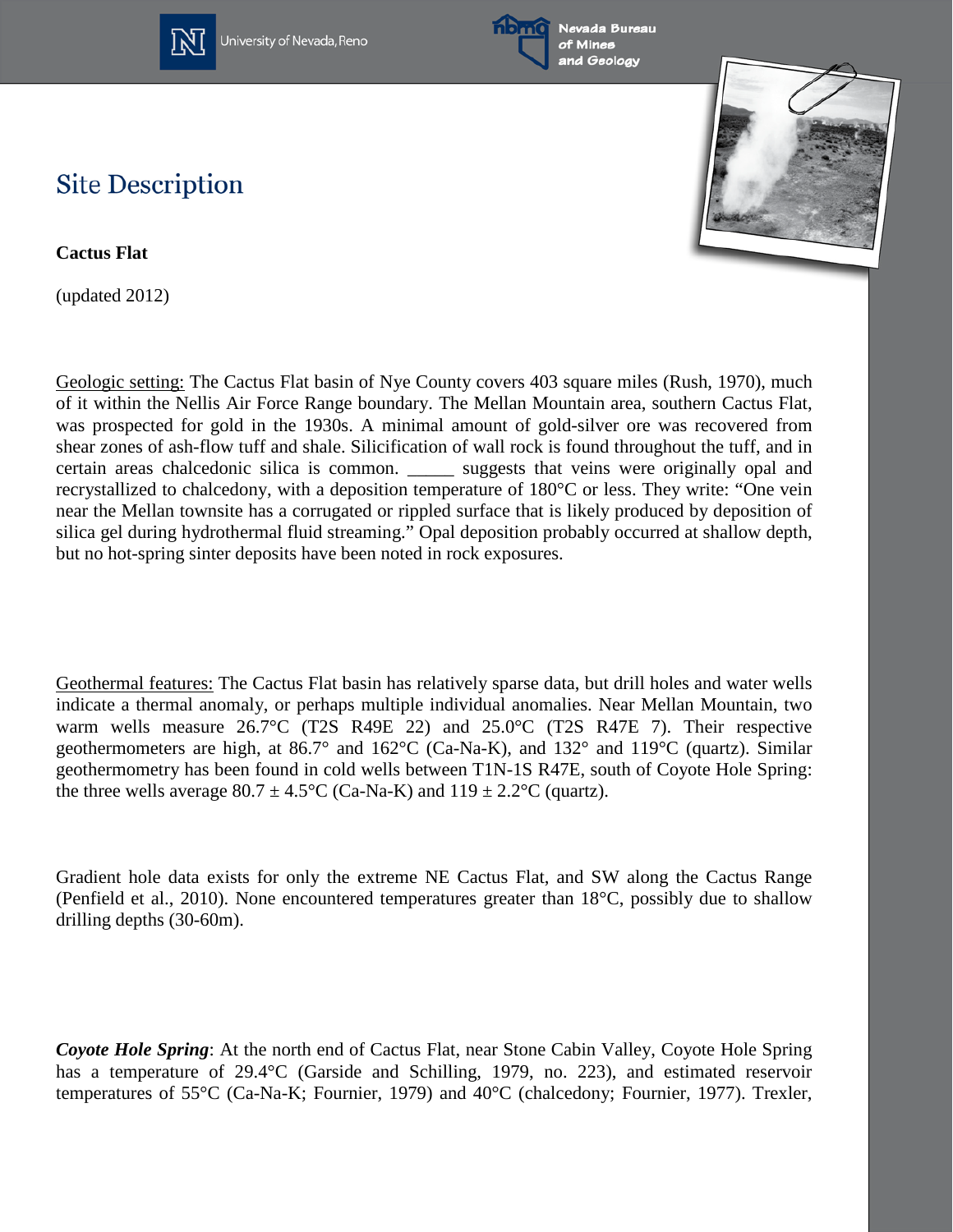



Nevada Bureau of Mines and Geology

## **Site Description**



Koenig, Flynn, and others, 1981 (Table E2) suggested the reported temperature could be due to solar heating. This spring is one of several known warm springs with this name (another is in Railroad Valley, Nye County).

Leasing information:

N/A

Bibliography:

Fournier, R.O., 1977, Chemical geothermometers and mixing models for geothermal systems: Geothermics, v. 5, p. 41-50.

Fournier, R.O. and Potter, R.W., 1979, Magnesium correction to the chemical geothermometer: Geochimica et Cosmochimica Acta v. 43, p. 1543-1550.

Garside, L.J., and Schilling, J.H., 1979, Thermal Waters of Nevada: Nevada Bureau of Mines and Geology Bulletin 91, 163 p.

Mellan Mountain District description http://gary13.nbmg.unr.edu/ miningdistrictproject2/DistrictsDetail.aspx?OBNum=11285

Penfield, R., Shevenell, L, Garside, L., and Zehner, R., 2010, *Nevada Geothermal Resources*, Nevada Bureau of Mines and Geology Map 161, University of Nevada, Reno.

Rush, F.E., 1970, *Regional Ground-water Systems in the Nevada Test Site Area: Nye, Lincoln, and Clark Counties, Nevada*, Water Resources – Reconnaissance Series Report 54, U.S. Geological Survey, p. 1-25. [http://images.water.nv.gov/images/publications/recon%20reports/rpt54 nevada\_test\_site.pdf]